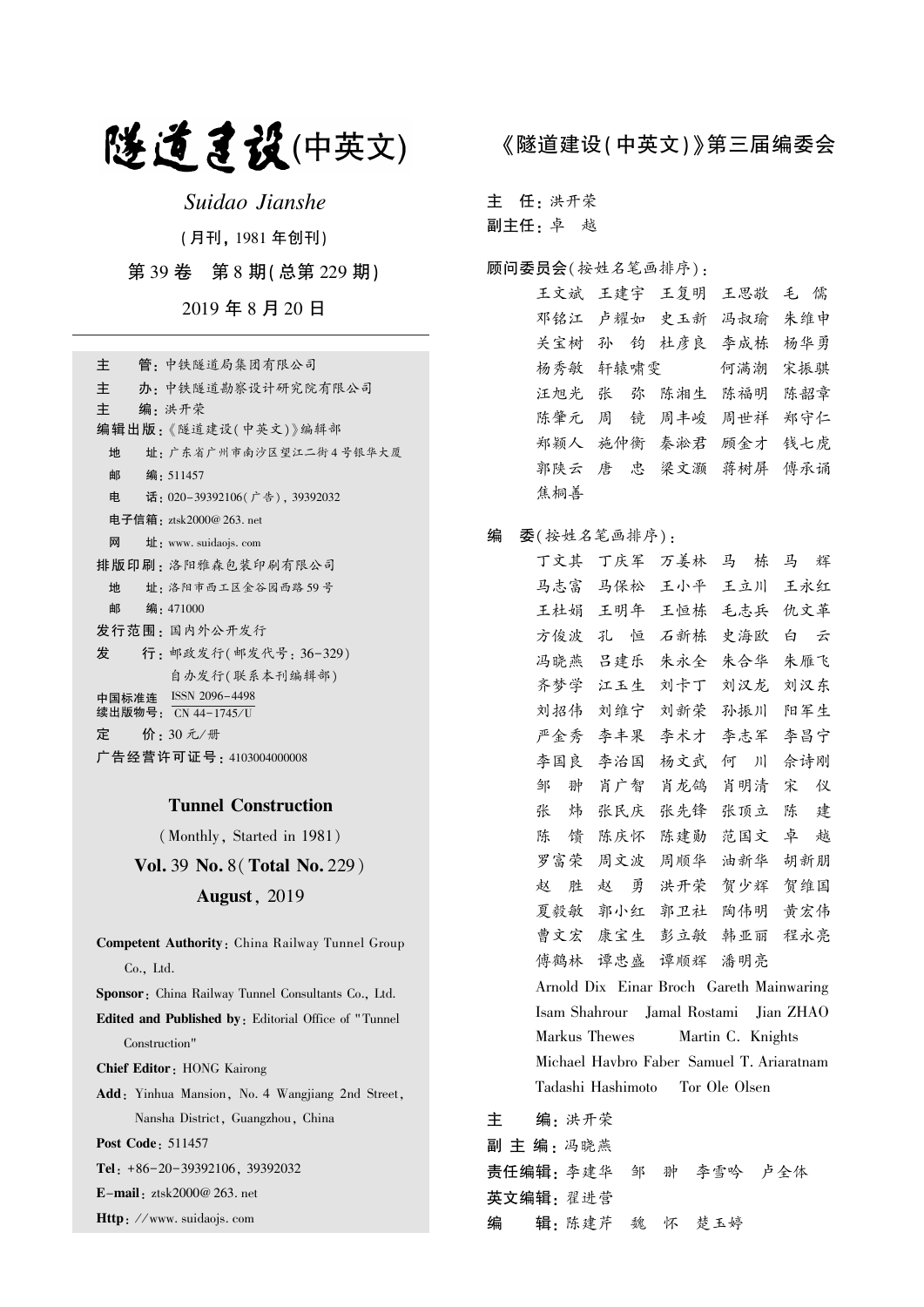## 《隧道建设 (中英文)》第四届理事会组成人员名单

名誉理事长: 梁文灏 (中国工程院院士)

理 事 长: 唐 忠(中铁隧道局集团有限公司总经理, 中国土木工程学会隧道及地下工程分会理事长)

副 理 事 长:洪开荣(中铁隧道局集团有限公司总工程师,中国土木工程学会隧道及地下工程分会秘书长) 严金秀 ( 中铁科学研究院有限公司副总经理, 国际隧道协会主席, 中国土木工程学会隧道及 地下工程分会副理事长)

#### 常务理事: (排名不分先后)

广州地铁设计研究院股份有限公司 上海市隧道工程轨道交通设计研究院 中国电建集团华东勘测设计研究院有限公司 中铁第六勘察设计院集团有限公司隧道设计分公司 中铁二局集团有限公司 上海隧道工程有限公司 中建南方投资有限公司 中铁六局集团有限公司交通工程分公司 中铁工程装备集团有限公司 中铁隧道股份有限公司 中铁隧道集团一处有限公司 中铁隧道集团二处有限公司 中铁隧道局集团路桥工程有限公司 盾构及掘进技术国家重点实验室 中铁工程服务有限公司

#### 理 事: (排名不分先后)

中铁二院工程集团有限责任公司 **AECOM** Asia Company Limited 中铁一局集团有限公司 中铁十六局集团有限公司 中国水利水电第七工程局有限公司 中国水利水电第十四工程局有限公司 常州金土木工程仪器有限公司 中铁十六局集团第五工程有限公司 中铁二十二局集团第五工程有限公司 中铁隧道集团三处有限公司 中铁隧道局集团建设有限公司 中铁隧道局集团有限公司市政工程公司

史海欧 (总工程师) 曹文宏(副院长兼总工程师) 闫自海(隧道工程室主任) 贺维国 (总工程师) 马 辉(科学技术部部长) 李 波(总经理) 肖龙鸽 (中国建筑基础设施部总工程师) 齐春杰 (副总经理兼总工程师) 赵 华(副总经理) 胡新朋 (副总经理兼总工程师) 易国良 (总经理) 李志军 (总工程师) 曹保利 (总工程师) 陈 馈 (党工委书记兼常务副主任) 章龙管(副总经理兼总工程师)

喻 渝(副总工程师) 沈鹏搏(高级副总裁) 张金夫 (副总工程师) 马 栋(总工程师) 向 建(总工程师) 和孙文 (总工程师) 杨志余(董事长) 朱卫东 (党委书记兼董事长) 邓启华 (副总经理兼总工程师) 覃正杨 (总经理) 莫智彪 (总工程师) 张 辉(总工程师)

秘 书 长: 卓 越(中铁隧道局集团有限公司副总工程师,中铁隧道勘察设计研究院院长)

副 秘 书 长: 李治国 (中铁隧道勘察设计研究院副院长兼总工程师)

- 冯晓燕(《隧道建设(中英文)》期刊副主编)
- 书:谭 畅(《隧道建设(中英文)》理事会秘书) 秘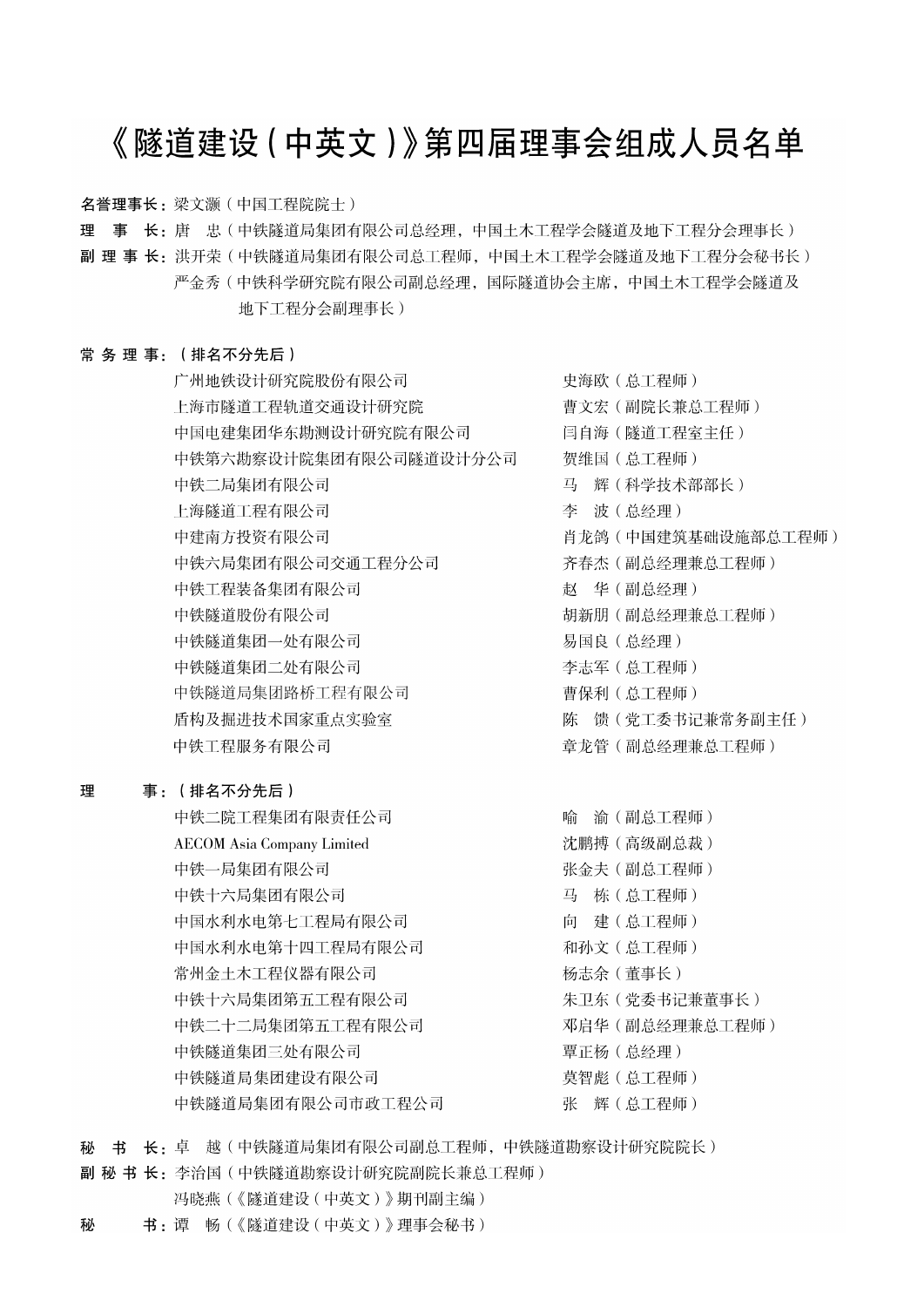# 隧道建设(中英文)

## 第 39 卷 第 8 期(总第 229 期) 2019 年 8 月 20 日

目 次

## • **专家论坛** •<br><del>"天王想灭绝绝宫</del>把公再研究

| 地下工程平衡稳定理论冉研究 …………………………………………… 朱汉华, 吴志军, 王迎超, 丁 智(1221)                                                         |  |  |                        |
|------------------------------------------------------------------------------------------------------------------|--|--|------------------------|
| ・研究与探索・                                                                                                          |  |  |                        |
| 董志黄土塬地区浅埋隧道施工地表纵向裂缝发展时空规律研究 …… 来弘鹏, 黄鹏志, 刘禹阳, 刘俊平(1232)                                                          |  |  |                        |
| 几种初至自动拾取算法在地震波法隧道超前探测中的对比分析 ………………… 王 伟, 高 星, 刘孝卫(1239)                                                          |  |  |                        |
| 土岩起伏地层地铁隧道受上部卸荷影响的变形响应研究 …………………………………………… 张建斌(1247)                                                             |  |  |                        |
| 适于 TBM 施工的 HSP 法实时预报技术设计与实现………………………… 卢 松, 汪 旭, 李苍松, 丁建芳(1255)                                                   |  |  |                        |
|                                                                                                                  |  |  |                        |
| 低交通量下"与车随行"隧道照明节能控制技术应用研究 …………… 尹                                                                                |  |  | 力,史玲娜,刘贞毅,张龙(1270)     |
| 西南地区山岭隧道自动化变形监测技术的效益分析 ………………… 罗                                                                                 |  |  | 昊, 陈宇波, 何 刚, 邓 飞(1277) |
| 冲击回波法精细探测公路隧道衬砌空洞的模型试验及分析 ………………………………… 方晓正, 薛亚东(1284)                                                           |  |  |                        |
| 基于 EEMD 的地铁隧道爆破振动信号分析与应用研究 ……………… 韦 啸, 高文学, 王林台, 曹晓立(1293)                                                       |  |  |                        |
| 基于道路环境因素的公路隧道交通事故预测 ………………………… 王                                                                                 |  |  | 蕾, 邱 锋, 夏永旭, 韩兴博(1301) |
| 垂直水幕作用下扩建地下水封油库布局方式研究…………… 李玉涛, 张                                                                                |  |  | 彬, 石 磊, 彭振华, 李俊彦(1308) |
| 综合管廊投资运营模式选择模型构建研究 ………………………………………………… 张森林, 张成中(1319)                                                            |  |  |                        |
| ・规划与设计・                                                                                                          |  |  |                        |
| 佛山地铁盾构隧道深厚软土地层预处理方法探究 …………………………………………………… 朱建峰(1326)                                                             |  |  |                        |
| 基于隧道轴线控制的通用型管片主要构造参数设定研究 …………………………………………… 刘 欣(1334)                                                             |  |  |                        |
| 地下站与城市综合体设计一体化方案研究——以佛山3号线美旗站与万科天空之城合建为例                                                                         |  |  |                        |
|                                                                                                                  |  |  |                        |
| · 施工技术 ·                                                                                                         |  |  |                        |
| 深埋隧洞 TBM 超前地质预报及预处理关键技术研究 ………………… 王远超, 杜雷功, 王迎春, 章跃林(1350)                                                       |  |  |                        |
| 京张高铁清华园隧道轨下结构预制拼装技术…………………… 吕 刚, 刘建友, 赵 勇, 刘 方, 王志伟(1357)                                                        |  |  |                        |
| 既有铁路隧道衬砌钢拱架安装槽快速开槽技术综述 ……………………………… 张 龙, 高菊茹, 袁 玮(1365)                                                          |  |  |                        |
| ・监控与维护・                                                                                                          |  |  |                        |
| 汶川地震后10年公路明(棚)洞病害及处治工程的启示………………… 袁 松, 郑国强, 张 生, 黎良仆(1372)                                                        |  |  |                        |
| ·数据统计·                                                                                                           |  |  |                        |
| 中国 10 km 以上超长公路隧道统计 …………………………………………………………………… 罗                                                                 |  |  | 刚(1380)                |
| ・消息・                                                                                                             |  |  |                        |
|                                                                                                                  |  |  |                        |
|                                                                                                                  |  |  |                        |
|                                                                                                                  |  |  |                        |
| 从无到有的大国重器 国产盾构首次出口北欧 ……………………………………………………………………………………                                                            |  |  | (1318)                 |
| 第十七届中国土木工程詹天佑奖入选工程公示 …………………………………………………………………………………………                                                          |  |  | (1325)                 |
| 历时 10年、长 62 km 的墨西哥 TEO 污水隧道顺利竣工 …………………………………………………………………………… (1333)                                            |  |  |                        |
| 15.80 m! 中国自主研制最大直径盾构在深圳春风隧道始发 ……………………………………………………………………<br>我国轨道采用"新型地铁盾构隧道管片拼装连接"技术 …………………………………………………………………… |  |  | (1356)<br>(1379)       |
| 广告目次·                                                                                                            |  |  | (1307)                 |
|                                                                                                                  |  |  |                        |

期刊基本参数: CN 44-1745/U ∗ 1981 \* m \* A4 \* 164 \* zh+en \* P \* ¥ 30. 00 \* 3 000 \* 20 \* 2019-08